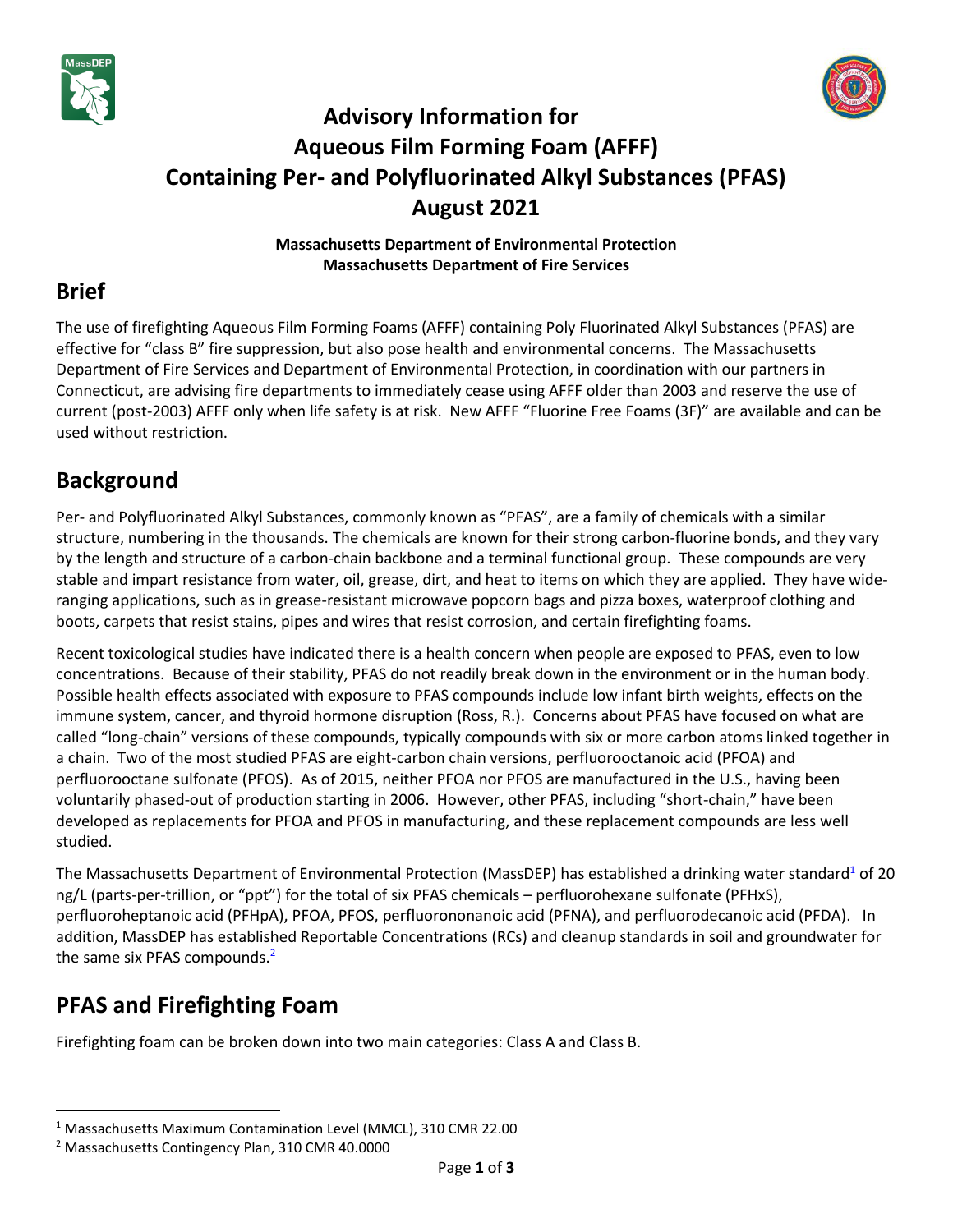**Class A foams do not contain PFAS and are safe to use for their intended purpose.** They are covered under NFPA 1150 (Standard on Foam Chemicals for Fires in Class A Fuels). The intended purpose is to reduce the surface tension of the water to allow for more water to burning material surface contact, which allows for faster fire extinguishment. There are no restrictions on the use of Class A foams.

**Class B foams often contain PFAS**, in addition to other chemical precursors. These different types of foams can be divided into numerous tactical categories with respect to expansion rates (low, medium, and high) and compatibility with different types of fuel (polar and non-polar flammable liquids). *Importantly, all Aqueous Film Forming Foam (AFFF) products contain PFAS* (ITRC 2018). This guidance document is focused on PFAS-containing AFFF, Alcohol Resistant AFFF (AR-AFFF), and fluoro-protein foam; the foam's potential to be a hazard to responders who use the foam; and its ability to create an adverse environmental impact if released uncontrolled to the environment. This is particularly the case if the PFAS foam solutions reach drinking water sources, groundwater, or surface waters. With regard to health and environmental concerns, the Class B foams are broken down into four categories:

- **Legacy PFOS Foams**, which contain long-carbon-chain fluorinated compounds (C8), specifically PFOS and PFOA, manufactured prior to 2003 by 3M and sold under the brand name "Lightwater" (ITRC 2018).
- **Legacy Fluorotelomer Foams** (contain some long-chain PFAS) manufactured from the 1970s until 2016 and include all other brands of AFFF. These foams contain polyfluorinated precursors that may chemically transform to PFOA and other PFAS in the environment, and contain PFOA as a by-product of manufacturing (ITRC 2018).
- **Modern Fluorotelomer Foams** which were manufactured from around 2010 to present, contain almost exclusively short-chain (C6) fluorotelomers or short-carbon-chain fluorinated compounds that may still have trace levels of PFOA and PFOA precursors as a byproduct of manufacturing (ITRC 2018).
- **Fluorine-Free Foams**, which do not contain fluorinated compounds.

#### **Recommendations from DFS and MassDEP are:**

- **Discontinue the use of legacy PFOS and legacy fluorotelomer foams (pre-2003)**.
- **Use modern fluorinated foams only when absolutely tactically necessary**. Some examples include, but are not limited to:
	- $\circ$  For vapor suppression of unignited flammable liquids at an incident with a life safety hazard, such as a motor vehicle accident with patient entrapment with a gasoline spill.
	- $\circ$  For vapor suppression of unignited or burning flammable and combustible liquids to protect significant property.
	- $\circ$  For vapor suppression of unignited flammable liquids at an incident where ignition sources cannot be controlled.
	- $\circ$  For vapor suppression of highly evaporative toxic liquids where the vapor plume may cause health issues to the public and/or responders.
	- o Extinguishment of ignited flammable liquids. Note: AFFF and AR-AFFF (ATC-AFFF) foams are NOT intended for use on three-dimensional fires (those that are sprayed as a mist/droplet or flowing liquids). As such, the use of foam in this application will prove to be ineffective.
	- $\circ$  If there is no life hazard or significant property at risk and ignition sources can be controlled, do not use firefighting foam.
	- $\circ$  At a fire where the fuel is burning plastics rather than the flammable or combustible liquid, such as a car fire, the use of straight water or water with a fluorine free additive that meets NFPA 1150 or NFPA 18A (Water Additives for Fire Control and Vapor Mitigation) additive is recommended.
- **Discontinue the use of modern fluorinated foam for training.**
	- o There are fluorine free training foam concentrates available.